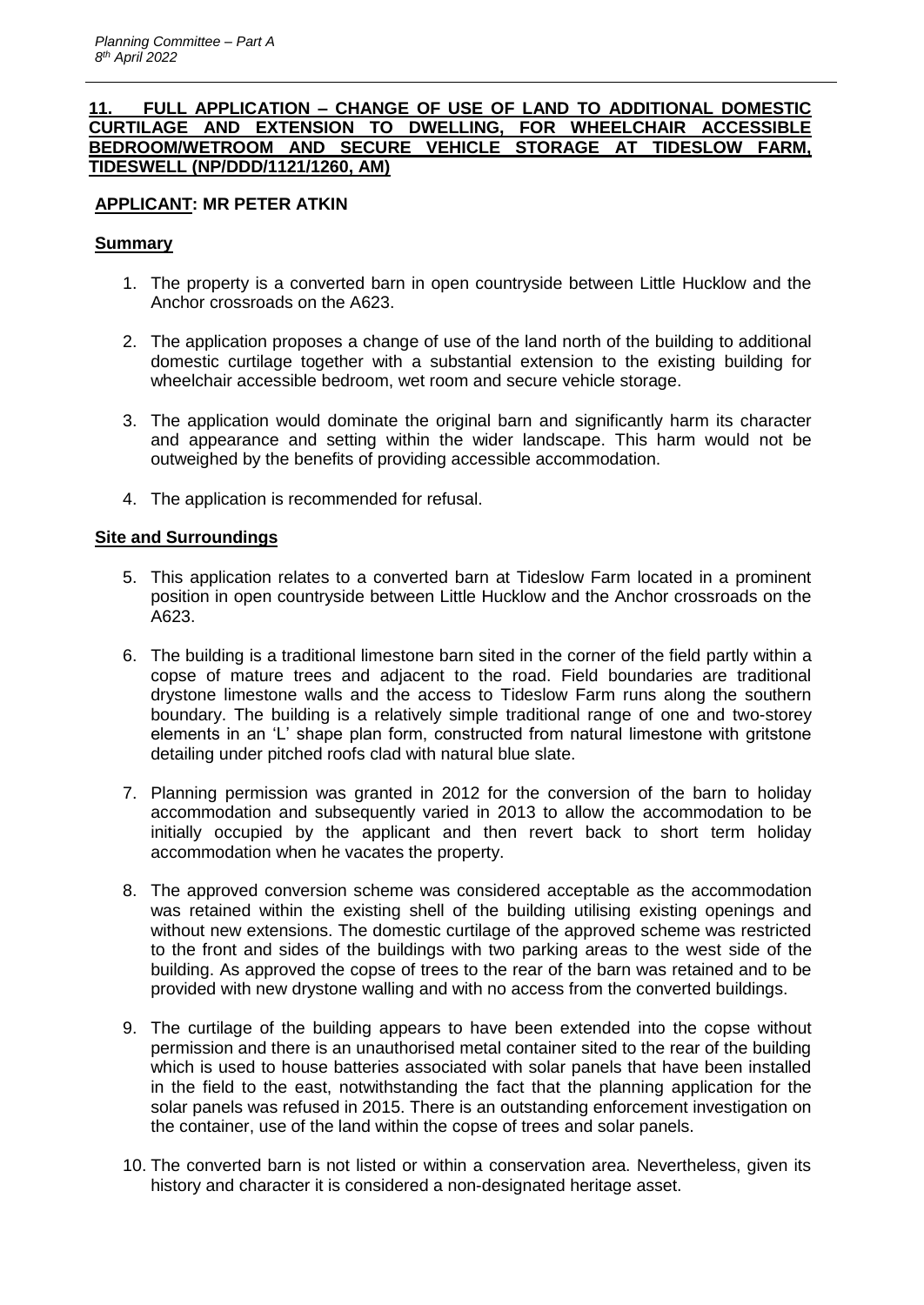# **Proposal**

- 11. Extensions to create wheelchair accessible living space and secure vehicle storage.
- 12. The submitted plans show two storey and single storey extensions to north of the existing barn conversion, projecting out of the approved domestic curtilage and into the copse of trees to the north. Parking spaces are proposed to the west of the proposed extension.
- 13. The application includes the whole of the copse of trees within the red-line application boundary despite this land not being granted planning permission for domestic use. The submitted application forms have therefore been amended to include for the change of use of this land within the application description.
- 14. The extension would provide a hallway, lift, double garage and plant room for battery storage and a generator at ground floor. A double bedroom would be provided at first floor along with en-suite wet room. The extension has been designed to provide level access and to be wheelchair accessible with a ceiling hoist at first floor between the proposed lift, bedroom and wet room.
- 15. The extension would be constructed from natural limestone with gritstone detailing under pitched roofs clad with natural blue slate. Window and door frames would be painted timber.

## **RECOMMENDATION:**

**That the application be REFUSED for the following reasons**

**1 The proposed scheme by virtue of the scale, form, massing and design of the proposed extension would significantly harm the character and appearance of the original building and its setting. The extension, driveway and parking area would also extend into an adjoining wooded copse, which is an important landscape feature. As such, the proposed development is contrary to Core Strategy policies GSP1, GSP3, L1, L2 and L3, Development Management policies DMC3, DMC5, DMC10, DMC13 and DMH7, the Authority's Supplementary Planning Documents and the National Planning Policy Framework.**

# **Key Issues**

16. Impact of the proposed alterations and extensions on the character and appearance of the existing building and its setting.

### **Relevant Planning History**

- 17. 2012: NP/DDD/1111/1183: Planning permission granted conditionally for the conversion of barn to holiday accommodation.
- 18. 2013: NP/DDD/1212/1249: Planning permission granted for variation of condition to allow initial occupation by Mr P Atkin and revert to holiday use when he vacates the property.
- 19. 2015: NP/DDD/0415/0346: Planning permission refused for change of use of redundant barn to form dwelling including ground mounted solar PV array and ancillary building and alteration to vehicular access.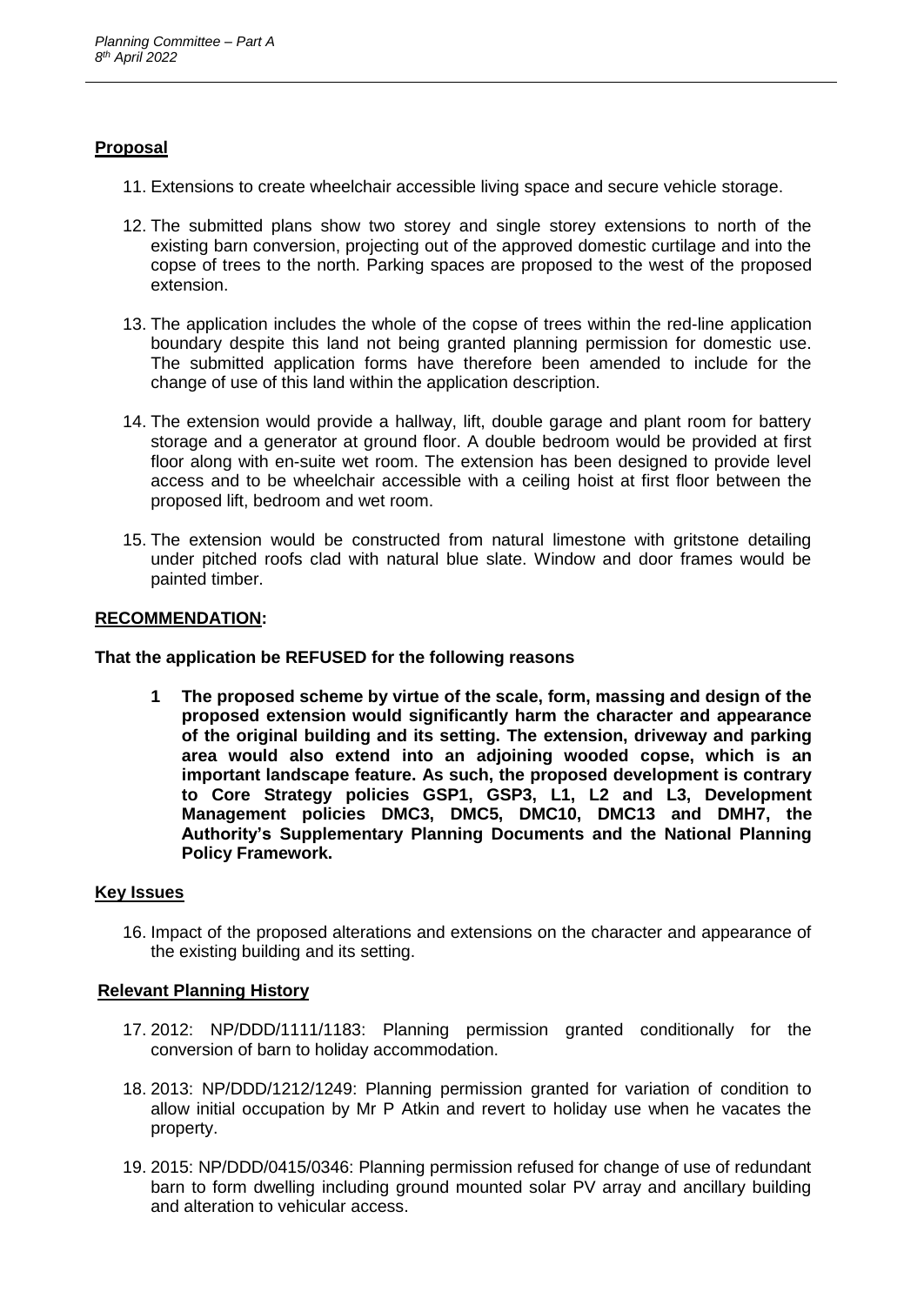- 20. 2017: Enforcement Investigation re unauthorised metal shipping container, solar pv array.
- 21. 2021: NP/DDD/0321/0342: Planning permission refused for extension to create wheelchair accessible living space and vehicle storage. The reason for refusal was:
- *22. "The proposed scheme by virtue of the scale, form, massing and design of the proposed extension, fails to harmonise with or adequately respect the character and appearance of the existing dwelling, which is a sympathetically designed barn conversion. The proposal would have a significant and harmful impact on the character and appearance of a non-designated heritage asset. The application also includes the extension of the curtilage of the building into the adjoining wooded copse, which is an important landscape feature. As such, the proposed development is contrary to Core Strategy policies GSP1, GSP3, L1, L2 and L3, and Development Management policies DMC3, DMC5, DMC10, DMC13 and DMH7 and the Authority's published design guidance."*

# **Consultations**

- 23. Parish Council Support the application to allow disabled access.
- 24. Highway Authority No objection subject to conditions.
- 25. Borough Council No response to date.

## **Representations**

26. We have received 3 letters of representation in support of the application. The letters are summarised below:

### Support

- The aspect to the road will be improved by the removal of the container.
- A remote location such as this requires safe vehicle storage.
- The design respects the buildings history as a barn.
- Planning Authorities should encourage the provision of accessible accommodation.
- The development would provide accessible holiday accommodation in the future.
- The development would allow for the care of residents in their own home and reduce the pressure on local authorities in financing local care homes and give a better quality of life for people who have lived in the area most of their lives.

# **Main Policies**

27. Relevant Core Strategy policies: GSP1, GSP2, GSP3, DS1, L1, L2, L3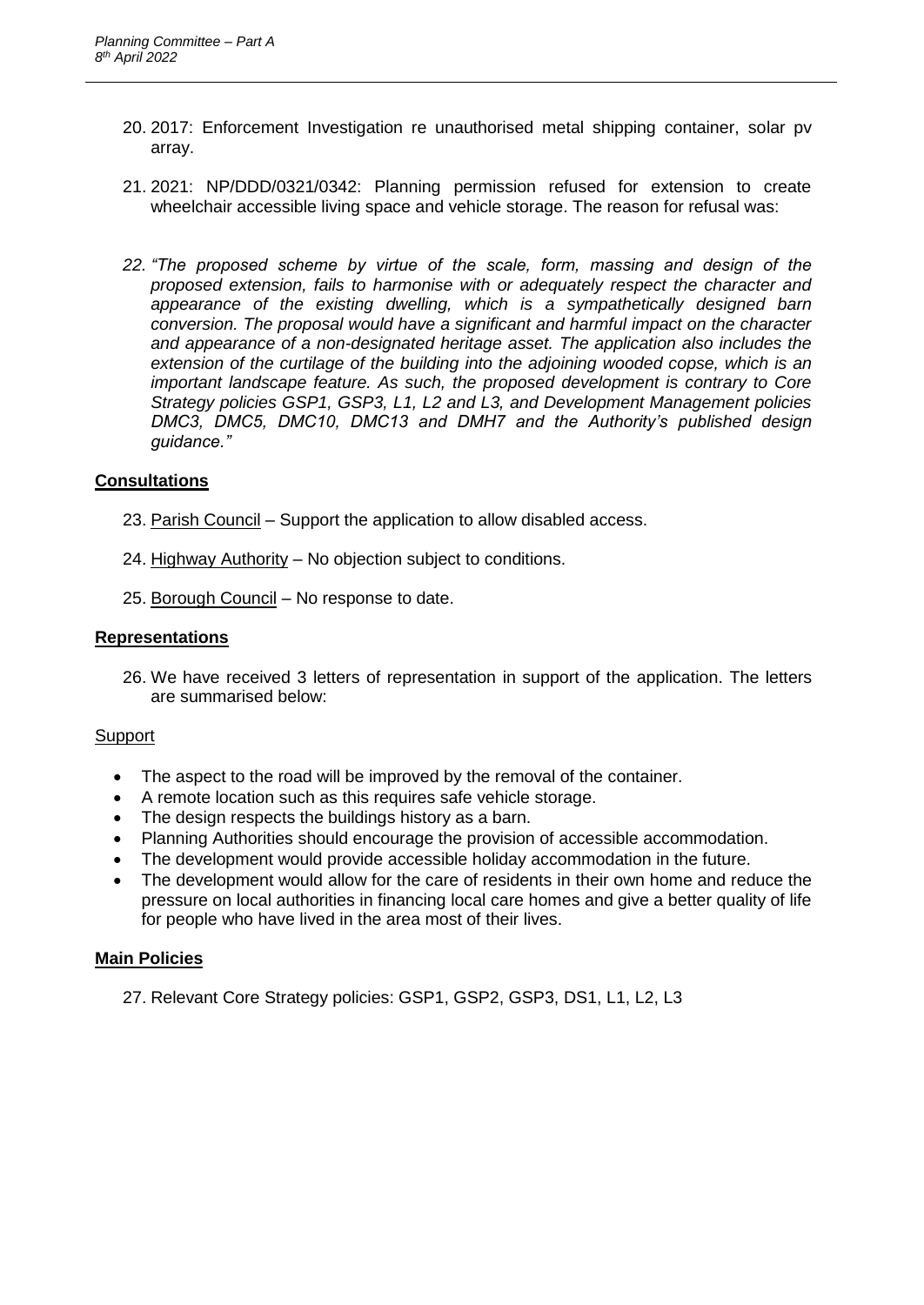28. Relevant Development Management policies: DMC3, DMC5, DMC10, DMC13, DMH7, DMT3, DMT8

# National Planning Policy Framework

- 29. The National Planning Policy Framework (NPPF) should be considered as a material consideration and carry particular weight where a development plan is absent, silent or relevant policies are out of date. In the National Park, the development plan comprises our Core Strategy 2011 and the Development Management Policies 2019. Policies in the development plan provide a clear starting point consistent with the National Park's statutory purposes for the determination of this application. There is no significant conflict between the development plan and the NPPF and therefore our policies should be given full weight in the determination of this application.
- 30. Paragraph 176 states that great weight should be given to conserving landscape and scenic beauty in National Parks, the Broads and Areas of Outstanding Natural Beauty, which have the highest status of protection in relation to landscape and scenic beauty. The conservation of wildlife and cultural heritage are important considerations in all these areas, and should be given great weight in National Parks and the Broads.

# Peak District National Park Core Strategy

- 31. Policy DS1 sets out the Development Strategy for the National Park. DS1.C. sets out the forms of development that are acceptable in principle in the countryside outside of the Natural Zone. Policy DS1 states that extensions to existing buildings are acceptable in principle in the countryside.
- 32. Policy GSP1 requires all development to be consistent with the National Park's legal purposes and duty. Where there is an irreconcilable conflict between the statutory purposes, the Sandford Principle will be applied and the conservation and enhancement of the National Park will be given priority.
- 33. Policy GSP3 sets out development management principles and states that all development must respect, conserve and enhance all valued characteristics of the site and buildings, paying particular attention to, amongst other elements, impact on the character and setting of buildings, scale of the development appropriate to the character and appearance of the National Park, design in accordance with the National Park Authority Design Guide, impact on living conditions of communities, impact on access and traffic levels and use of sustainable modes of transport.
- 34. Policy L1 says that development must conserve and enhance valued landscape character, as identified in the Landscape Strategy and Action Plan, and other valued characteristics.
- 35. Policy L2 says that development must conserve or enhance any sites, features or species of biodiversity or geodiversity importance and where appropriate their setting. Other than in exceptional circumstances development will not be permitted where it is likely to have an adverse impact on any sites, features or species of biodiversity or geodiversity importance.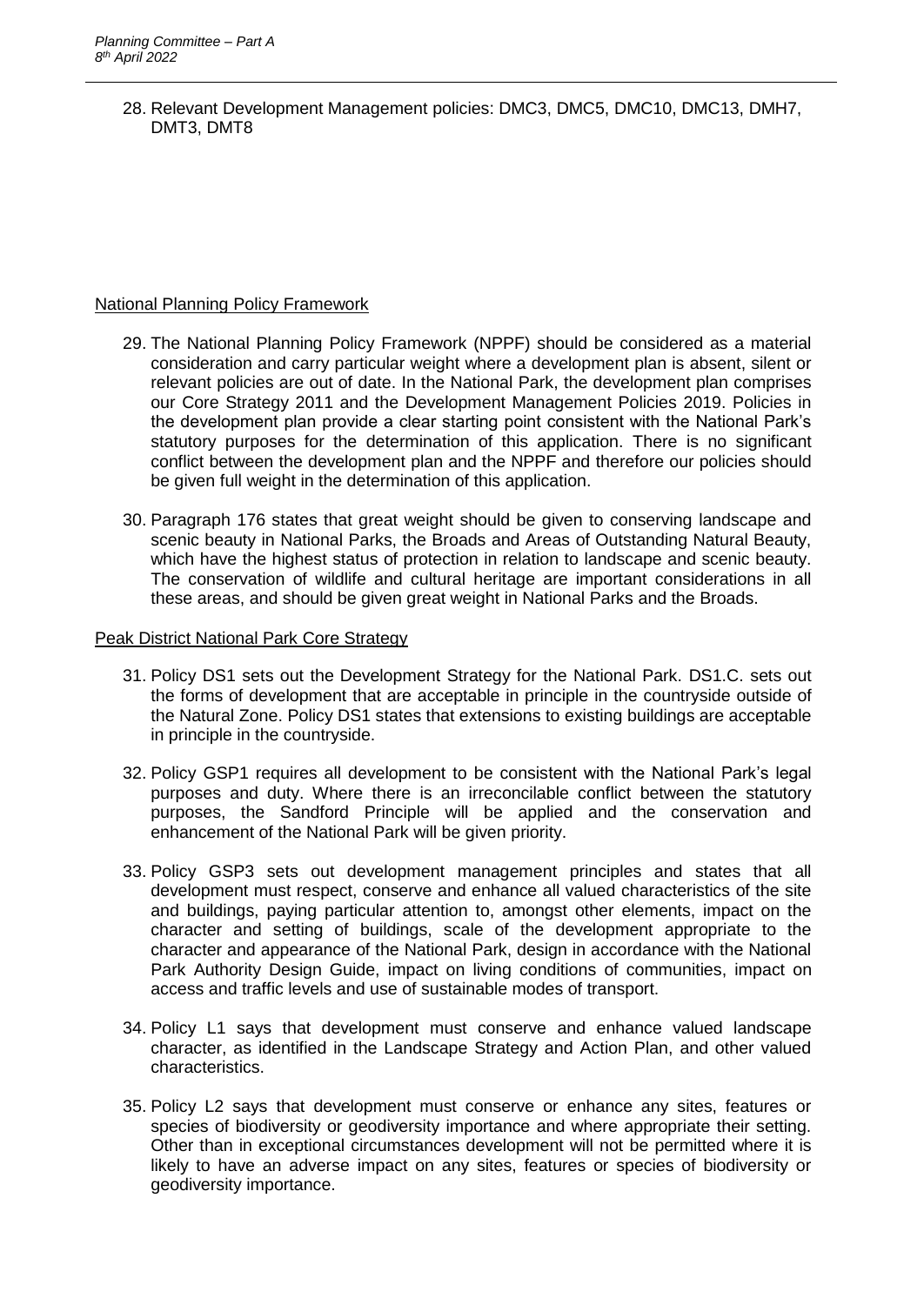- 36. Policy L3 says that development must conserve and where appropriate enhance or reveal the significance of archaeological, architectural, artistic or historic assets and their settings, including statutory designations and other heritage assets of international, national, regional or local importance. Other than, in exceptional circumstances development will not be permitted where it is likely to cause harm to the significance of any cultural heritage asset.
- 37. Policy CC1 says that in order to build in resilience to and mitigate the causes of climate change all development must: make the most efficient and sustainable use of land, buildings and natural resources; take account of the energy hierarchy; be directed away from floor risk areas and reduce overall risk from flooding; achieve the highest possible standards of carbon reductions and water efficiency.

### Development Management Policies

- 38. Policy DMC3. A says where development is acceptable in principle, it will be permitted provided that its detailed treatment is of a high standard that respects, protects and where possible enhances the natural beauty, quality and visual amenity of the landscape, including the wildlife and cultural heritage that contribute to the distinctive sense of place.
- 39. Policy DMC3. B sets out various aspects that particular attention will be paid to including: siting, scale, form, mass, levels, height and orientation, settlement form and character, landscape, details, materials and finishes landscaping, access, utilities and parking, amenity, accessibility and the principles embedded in the design related SPD and the technical guide.
- 40. Policy DMC5 says that applications for development affecting a heritage asset, including its setting must clearly demonstrate its significance including how any identified features of value will be conserved and where possible enhanced and why the propose development is desirable or necessary. The supporting evidence must be proportionate to the significance of the asset and proposals likely to affect archaeological and potential archaeological interest should be supported by appropriate information.
- 41. DMC5. E says that if applicants fail to provide adequate or accurate detailed information the application will be refused. DMC5. F says that development of a nondesignated heritage asset will not be permitted if it would result in any harm to, or loss of, the significance, character and appearance of a heritage asset unless the development is considered by the Authority to be acceptable following a balanced judgement that takes into account the significance of the heritage asset.
- 42. DMC10. A says that conversion of a heritage asset will be permitted provided that it can accommodate the new use without changes that adversely affect its character and that changes brought about by the new use conserves the significance of the heritage asset, its setting and the landscape. DMC10. B says that particular attention will be paid to the impact of domestication and urbanisation including the provision of safe access, amenity space, parking and domestic curtilage.
- 43. Policy DMC13 says that planning applications should provide sufficient information to enable impact on trees, woodlands and other landscape features to be properly considered. Development should incorporate existing trees and hedgerows which positively contribute which should be protected during the course of the development.
- 44. Policy DMH7. A says that extensions and alterations will be permitted provided that the proposal does not detract from the character, appearance and amenity of the original building, its setting or neighbouring buildings, dominate the original dwelling,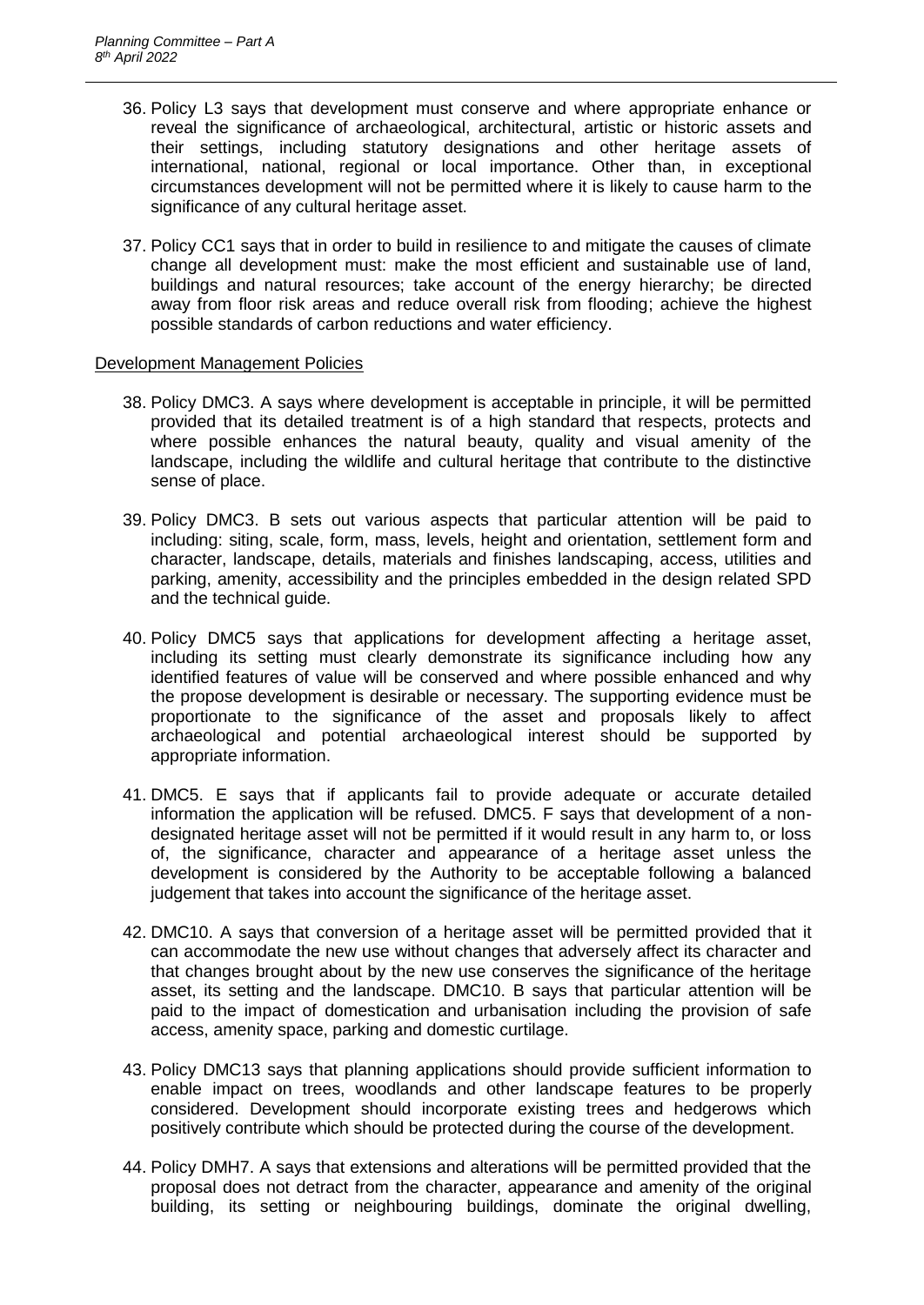particularly where it is a heritage asset or create or lead to undesirable changes to the landscape or any other valued characteristic.

45. Policy DMT8. A states that off-street car parking for residential development should be provided unless it can be demonstrated that on-street parking meets highway standards and does not negatively impact on the visual and other amenity of the local community. This should be either within the curtilage of the property or allocated elsewhere. DMT8. C says that the design and number of parking spaces associated with residential development, including any communal residential parking, must respect the valued characteristics of the area.

### Supplementary planning documents (SPD) and other material considerations

- 46. The adopted climate change and sustainable building SPD provides detailed guidance on construction methods and renewable technologies along with a framework for how development can demonstrate compliance with policy CC1.
- 47. The adopted design guide SPD and supporting building design guide provides detailed guidance on the local building tradition within the National Park and how this should be utilised to inform high quality new design that conserves and enhances the National Park.
- 48. The conversion of historic buildings SPD provides detail about form, design and materials for proposals to convert historic buildings within the National Park.

# **Assessment**

# Principle

- 49. The key issue for this application is whether the proposed development would be of inappropriate design and scale, which would conserve the character and appearance of the existing building, its setting and the landscape, particularly bearing in mind that the building is a converted barn and a non-designated heritage asset.
- 50. Extensions to existing buildings are acceptable in principle within the countryside. The submitted plans propose extensions to the existing barn, which would project into the adjacent copse of trees, which is outside of the authorised domestic curtilage for the property. The plans also show that the access would be extended and parking spaces provided adjacent to the proposed garage within the copse of trees. The change of use of the copse of trees to domestic use required planning permission in its own right.
- 51. Our adopted Supplementary Planning Document (Detailed Design Guide) for alterations and extensions states that extensions should be sympathetic, subservient to the original building, and limited in size. The SPD states that the original character of the property should not be destroyed when providing additional development; the scale of extension that can be accommodated satisfactorily is dependent on the nature of the existing building. The Building Design Guide provides technical guidance on form, scale and massing and the Conversions SPD provides detailed guidance.

# Impact

52. The building is an attractive converted barn, which is characterised by its simple vernacular design, use of traditional materials and its historic functional relationship with the surrounding land. The building has been sensitively converted and makes a positive contribution to the limestone plateau landscape. The former barn is a nondesignated heritage asset as this is the basis on which the original conversion was approved.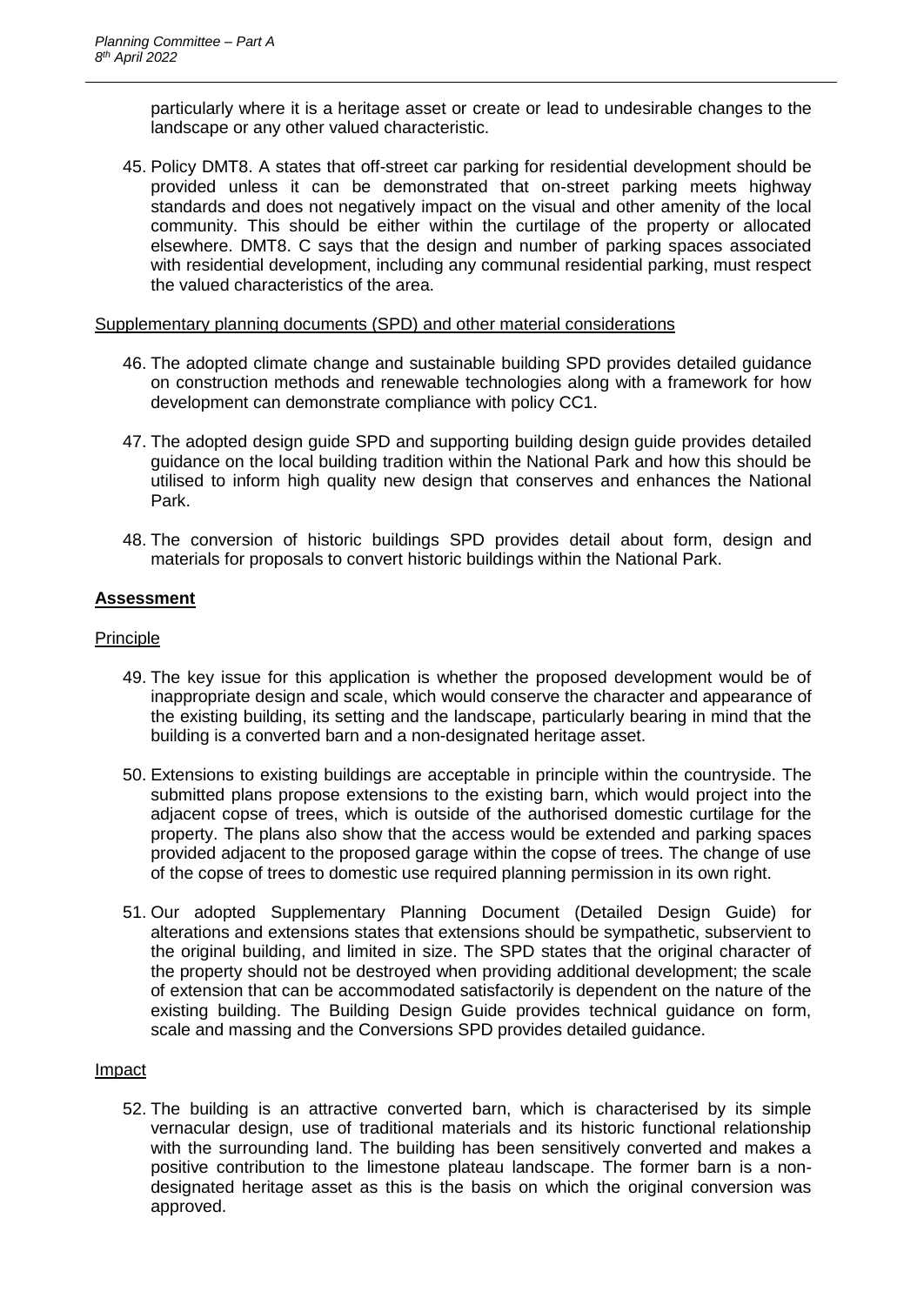- 53. As approved the residential curtilage of the building was limited to walled area of land to the front and sides of the building, which was to be bound with traditional drystone walling. The wall to the west of the approved curtilage separating it from the copse of trees has not been erected. Further unauthorised development has also taken place since the building was converted including the installation of a solar array within the field to the west of the building and the siting of a metal container in the copse north of the building.
- 54. The proposed development has been reduced in size compared to the scheme refused planning permission in 2021. However, the development would still result in a substantial extension beyond the shell of the original barn along with a substantial increase in domestic curtilage. The application proposes a two-storey extension to the north side of the building to create a garage along with an accessible bedroom and wet room at first floor level. The extension would be marginally inset from the existing walls of the barn and lower than the existing roof. However, the two-storey extension would be longer than either element of the existing building and would be read as a substantial and dominant extension projecting into the copse of trees. It would also feature an over-wide domestic garage door detail set within a lean-to projection of the main extension giving the elevation a domestic character which would further detract from the character of the original barn and heritage asset.
- 55. The Authority's adopted policies allow for conversion of traditional barns such as this if the building can accommodate the new use without changes, which would adversely affect its character; such changes include significant enlargement or other alterations to the form and mass, inappropriate new window spaces or doorways, and major rebuilding. The former barn has been converted in accordance with our policies and any proposed extensions must be considered in that context.
- 56. Having regard to the size of the extension, its form and the impact on the plan form of the existing building we consider that the proposed extension would be a significant enlargement, which would dominate the original building and harm its character and appearance. The proposed extensions are therefore contrary to policies GSP3, L3, DMC3, DMC5 and DMH7 and guidance within our adopted Supplementary Planning Documents.
- 57. The proposed development also includes an access drive and turning space to the rear of the barn within part of the copse of trees, which lie to the north and west of the building. The proposed extension, access drive and parking area would extend into the wooded area and would intrude upon this land, which currently makes an important and positive contribution to the setting of the building within the wider landscape. The proposed extension, access, parked vehicles and domestic activity would erode the character of the group of trees and would over time be likely have a harmful impact the trees.

# Improvements to accessibility

58. The supporting documents submitted with the planning application include a report from Access For All UK, who have been commissioned to undertake an audit of Tideslow Farm. This was commissioned by the applicant and his family following a presentation delivered by Marketing Peak District and Derbyshire on accessible tourism. The presentation highlighted the benefits of accessible tourism, the strategy of the new Tourism Sector Deal and the availability of funding for tourism businesses in the area wishing to improve their offering in this area. The report says that the family's vision is to create an exemplary, accessible holiday let and a possible camping pod provision on the Tideslow site and has commissioned Access For All UK to audit the site and provide advice to inform this project.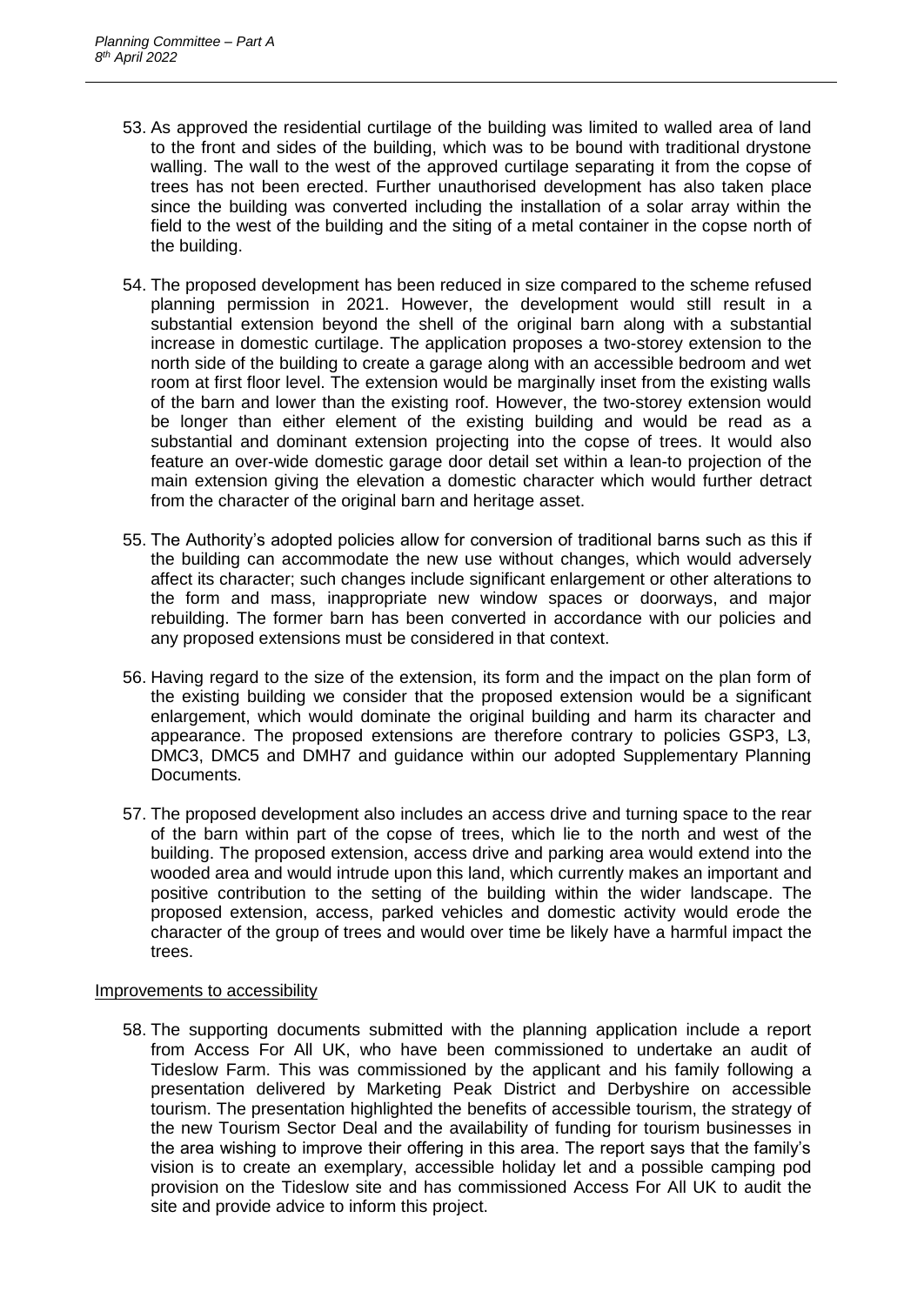- 59. The report explains that in 2019 the government announced a new deal with the tourism sector. The aim of the family is to make the converted barn an exemplary holiday let that is accessible for all and are willing to invest considerably to make this provision a success.
- 60. In terms of how this has influenced that submitted scheme, the report explains that a staircase currently leads to a bathroom and one bedroom. The presence of just one bedroom, together with the lack of disabled access to the first floor needs to be addressed in order to create a fully accessible property. Dividing the current ground floor lounge to create an accessible bedroom, while technically possible, would deliver an area with restricted circulation space for wheelchair users. In addition, any carers would be separated from those they care for on the first floor of the building. The report therefore recommends the creation of a new accessible bedroom with ensuite wet room on the first floor of the proposed extension to the side of the property.
- 61. The proposed garage will also allow disabled visitors to be able to alight from their vehicle in a weather protected area, and gain access to their wheelchair and travel directly into the living accommodation or access the new first floor second bedroom.
- 62. The application submission also includes an MHCLG Consultation paper "Raising accessibility standards for new homes". Published in 2019, this consultation considers how to raise accessibility standards, recognising the importance of suitable homes for older and disabled people. The consultation sought views on various options to raise the accessibility of new homes. In particular, it considered how the accessible and adaptable standard for homes (known as M4(2) in Part M of the Building Regulations) and the wheelchair user standard (known as M4(3)) are currently used as optional technical standards.
- 63. Turning to the assessment of this part of the application, under the Equality Act, we must give due regard to the public sector equality duty (PSED) in exercising our functions. The PSED requires public authorities to have due regard to the need to:
	- eliminate discrimination, harassment, victimisation and any other conduct that is prohibited by or under Equality Act 2010
	- advance equality of opportunity between persons who share a relevant protected characteristic and persons who do not share it, and
	- foster good relations between persons who share a relevant protected characteristic and persons who do not share it.
- 64. The relevant protected characteristics include age and disability.
- 65. In carrying out this assessment, we must also have regard to our other statutory purposes and duties, in the context of its adopted policies. In this instance, whilst the needs of the applicant are acknowledged, planning permission was granted for the conversion of the former barn on the basis that the development would secure the longterm conservation of the building and its setting in the landscape. The planning permission was later varied to allow the applicant to occupy the converted barn as an exception to our policies on a personal and temporary basis for the period during which the building provided suitable accommodation.
- 66. Secondly, whilst the need for accessible holiday accommodation is acknowledged and understood, this must also have regard to our statutory purposes and policies in the development plan. Where possible well-designed and inclusive accommodation should be provided within existing buildings in a manner that conserves their significance. In this case, the proposals would result in a very substantial extension to the existing building, significantly and adversely affecting its character.